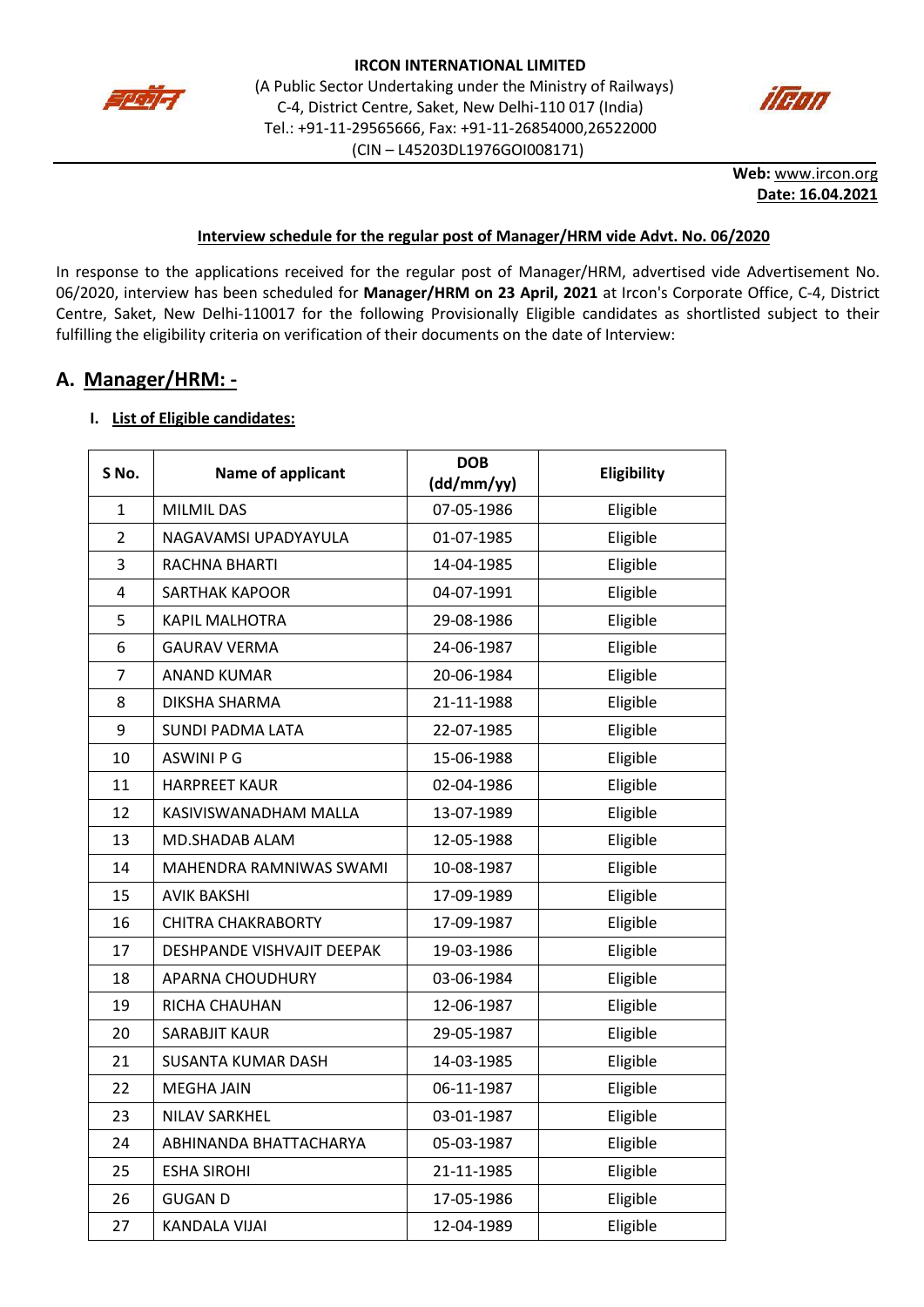| 28 | <b>DOUMIN LAL</b>        | 22-07-1991 | Eligible |
|----|--------------------------|------------|----------|
| 29 | AMIT KUMAR SINGH         | 26-10-1985 | Eligible |
| 30 | <b>ANJALI GUPTA</b>      | 06-06-1990 | Eligible |
| 31 | <b>MRIGASHIKHA MITRA</b> | 26-02-1990 | Eligible |
|    | <b>BANERJEE</b>          |            |          |
| 32 | <b>HARSH SINGAL</b>      | 21-11-1986 | Eligible |
| 33 | SANDEEP KUMAR            | 16-07-1991 | Eligible |
| 34 | ARIJIT ADHYA             | 15-09-1983 | Eligible |

# **II. List of Ineligible Candidates:**

The following candidates are not found eligible as per the criteria laid down in advertisement:

| S No.          | Name of applicant          | <b>DOB</b><br>(dd/mm/yy) | <b>Final eligibility</b> | <b>Remarks</b>                                                                            |
|----------------|----------------------------|--------------------------|--------------------------|-------------------------------------------------------------------------------------------|
| $\mathbf{1}$   | <b>VIKAS KUMAR YADAV</b>   | 01-02-1982               | Ineligible               | OVER AGE & DD NOT ATTACHED                                                                |
| $\overline{2}$ | ANURADHA SHARMA            | 29-08-1985               | Ineligible               | 54 percent marksin MSW,<br>specialization not clear,<br>PGD in T&D which is not required. |
| 3              | SANDEEP KUMAR C            | 24-01-1989               | Ineligible               | Application fee not received as original<br>DD is not attached                            |
| 4              | CHATURBHUJA GANTHIA        | 13-07-1987               | Ineligible               | Not fulfilling EQ criteria as per advt                                                    |
| 5              | PARTHA PRATIM              | 19-09-1987               | Ineligible               | <b>LESS EXPERIENCE</b>                                                                    |
| 6              | <b>TANVI GOEL</b>          | 12-02-1985               | Ineligible               | <b>LESS THAN 5 YRS EXPERIENCE</b>                                                         |
| 7              | <b>MAYUR MARUTI KHUSPE</b> | 09-06-1984               | Ineligible               | <b>MASTER OF LABOUR STUDIES</b>                                                           |
| 8              | <b>JYOTI BHUSHAN VERMA</b> | 30-10-1985               | Ineligible               | Nor fulfilling EQ criteria                                                                |
| 9              | <b>SHREYAS SHAH</b>        | 27-06-1985               | Ineligible               | Nor submitted proof of working as on<br>cutoff date mentioned in advt                     |
| 10             | <b>SUNIL SOURABH</b>       | 09-02-1981               | Ineligible               | Not fulfiling age criteria                                                                |
| 11             | SAROJA KUMAR BEHERA        | 20-06-1982               | Ineligible               | Not fulfiling age criteria                                                                |
| 12             | ROHIT JONWAL               | 23-02-1981               | Ineligible               | Not fulfilling age criteria                                                               |
| 13             | MANISH S. JOSHI            | 12-06-1967               | Ineligible               | Not fulfilling age criteria                                                               |
| 14             | VARADA NAGESWARA RAO       | 11-05-1982               | Ineligible               | Not fulfilling age criteria.                                                              |
| 15             | RASHMI JAWAHRYA            | 02-11-1982               | Ineligible               | Not fulfilling age criteria.                                                              |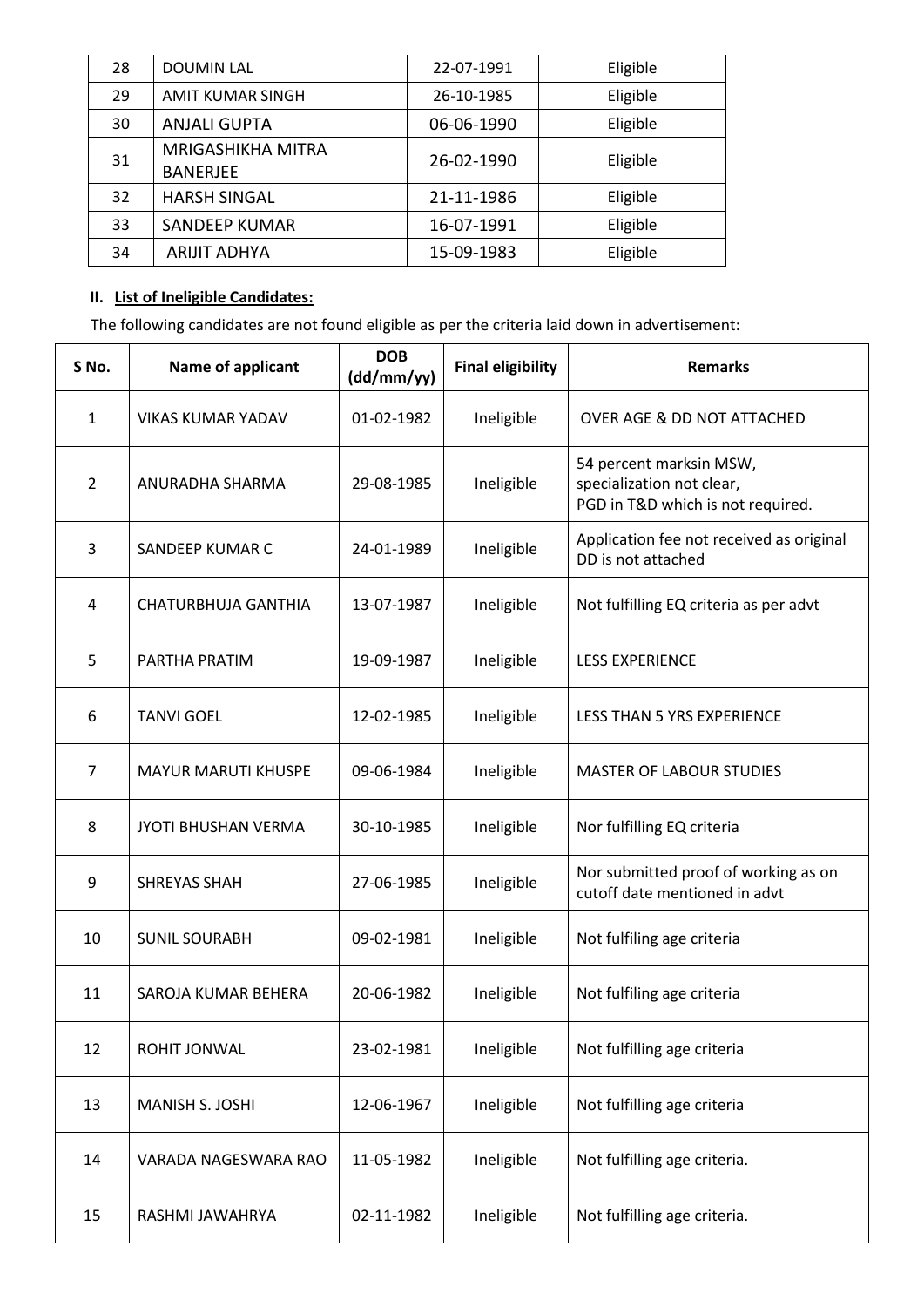| 16 | SHASHI KANTH K A                                | 23-11-1988 | Ineligible | Not fulfilling EQ criteria as per advt                                                |
|----|-------------------------------------------------|------------|------------|---------------------------------------------------------------------------------------|
| 17 | SUDARSHAN NAMDEO<br><b>SHINDE</b>               | 15-02-1984 | Ineligible | Not fulfilling experience criteria                                                    |
| 18 | <b>SUDHIR GULIA</b>                             | 10-09-1990 | Ineligible | Not fulfilling experience criteria as per<br>advt                                     |
| 19 | <b>NIKITA BASSI</b>                             | 03-04-1991 | Ineligible | Not fulfilling experience criteria as per<br>advt                                     |
| 20 | SHWETA PASRIJA                                  | 29-03-1987 | Ineligible | Not fulfilling pay scale criteria                                                     |
| 21 | <b>DEEPTI SINGH</b>                             | 24-01-1987 | Ineligible | Not fulfilling pay scale criteria                                                     |
| 22 | <b>NEHA SINGH</b>                               | 26-07-1985 | Ineligible | Not fulfilling pay scale criteria                                                     |
| 23 | <b>SNEHA CHAUDHARY</b>                          | 08-05-1992 | Ineligible | Not fulfilling pay scale criteria as per<br>advt                                      |
| 24 | UMESH RANJAN BEHERA                             | 22-06-1987 | Ineligible | Not fulfilling pay scale criteria as per<br>advt                                      |
| 25 | <b>VENEPALLI SHWETHA</b>                        | 12-04-1985 | Ineligible | Not fulfilling pay scale criteria as per<br>advt                                      |
| 26 | RAJPUT PRITAMSINGH<br>SUBHASHSINGH              | 01-06-1984 | Ineligible | Not fulfilling post qualification<br>experience and pay scale criteria as per<br>advt |
| 27 | <b>NADIYA S.J</b>                               | 11-06-1989 | Ineligible | Not fulfilling quaalification criteria as per<br>advertisement                        |
| 28 | PRAVIN PRASATH B                                | 16-01-1987 | Ineligible | Not fulfilling qualification criteria as per<br>advt                                  |
| 29 | <b>NEERAV CHOUHAN</b>                           | 25-09-1986 | Ineligible | Not fulfilling qualification criteria as per<br>advt                                  |
| 30 | <b>SUBHASH PANDEY</b>                           | 19-09-1973 | Ineligible | Not fulfilling qualification criteria as per<br>advt                                  |
| 31 | LIEUTENANT COMMANDAR<br><b>VIDYASAGAR MEHTA</b> | 30-09-1984 | Ineligible | Not fulfilling qualification criteria as per<br>advt                                  |
| 32 | <b>SUDHAKAR DUBEY</b>                           | 02-02-1987 | Ineligible | NOT IN 50000-160000 SCALE FOR 2<br><b>YEARS</b>                                       |
| 33 | <b>ILA RAI</b>                                  | 01-02-1993 | Ineligible | Not possessing 5 years of Post<br>qualification experience                            |
| 34 | PRAFULL MALVIYA                                 | 26-04-1984 | Ineligible | Not possessing relevant EQ and not<br>working as on cutoff date                       |
| 35 | RAJKAMAL AJMERI                                 | 11-03-1985 | Ineligible | Not possessing relevant EQ as per advt                                                |
| 36 | <b>ABHIJEET PATHARE</b>                         | 24-01-1985 | Ineligible | Not possessing relevant EQ, CERTIFICATE<br><b>COURSE IN MANAGEMENT</b>                |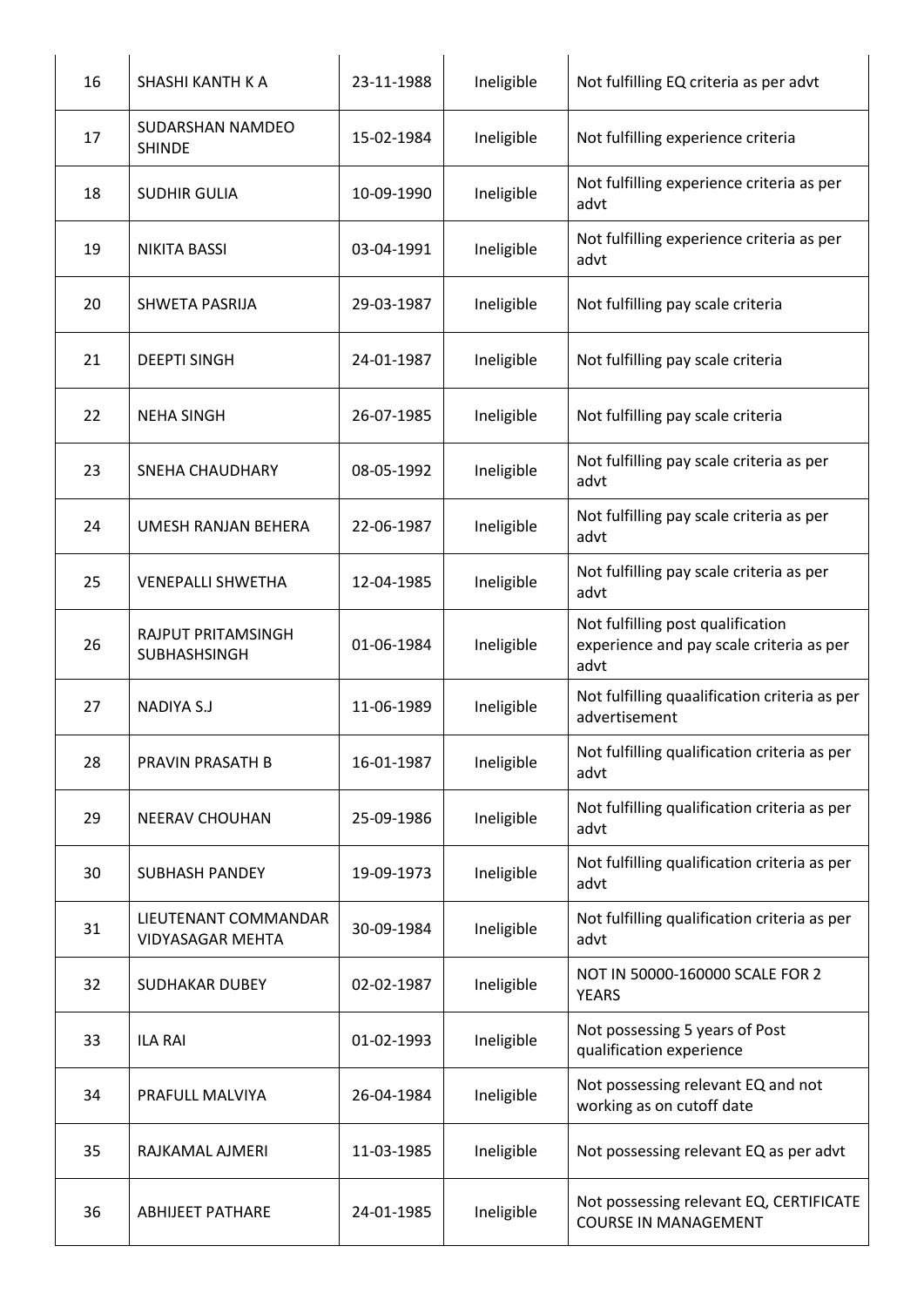| 37 | <b>VIKAS GOYAL</b>                               | 15-06-1984 | Ineligible | Not possessing relevant EQ, PGDBM<br><b>FROM DISTANCE LEARINIG</b>        |
|----|--------------------------------------------------|------------|------------|---------------------------------------------------------------------------|
| 38 | <b>RUSHIKESH MAHAESH</b><br><b>KUMAR ACHARYA</b> | 05-12-1988 | Ineligible | Not posssessing relevant qualification as<br>per advertisement            |
| 39 | <b>JAYAN P</b>                                   | 15-05-1988 | Ineligible | Not submitted experience and<br>qualification proofs as per advt          |
| 40 | PRASHANT KUMAR<br><b>PANCHAL</b>                 | 30-10-1986 | Ineligible | Not submitted experience and<br>qualification proofs as per advt          |
| 41 | <b>JYOTSNA SINGH</b>                             | 23-08-1986 | Ineligible | Not submitted proof of experience and<br>major specialization in HR in EQ |
| 42 | PRIYANKA DUBEY                                   | 02-04-1985 | Ineligible | Not submitted proof of major<br>specialization in HR in EQ                |
| 43 | MOHAMMED ANWAR                                   | 06-06-1987 | Ineligible | Not submitted proof of major<br>specialization in HR in EQ                |
| 44 | <b>AMBUJ GUPTA</b>                               | 21-07-1985 | Ineligible | Not submitted proof of major<br>specialization in HR in EQ                |
| 45 | <b>MAHASHWETA</b><br><b>CHAKRABORTY</b>          | 24-02-1988 | Ineligible | Not submitted proof of major<br>specialization in HR in EQ                |
| 46 | <b>AVIK MAJUMDER</b>                             | 22-12-1987 | Ineligible | Not submitted proof of major<br>specialization in HR in EQ                |
| 47 | DEVENDRA PRATAP SINGH                            | 22-04-1987 | Ineligible | Not submitted proof of major<br>specialization in HR in EQ                |
| 48 | KUNAL SHISHIR MAHAJAN                            | 17-05-1985 | Ineligible | Not submitted proof of major<br>specialization in HR in EQ                |
| 49 | <b>B. ANIL YADAV</b>                             | 31-08-1984 | Ineligible | Not submitted proof of major<br>specialization in HR in EQ                |
| 50 | ADITYA PRAKASH MISHRA                            | 25-12-1989 | Ineligible | Not submitted proof of major<br>specialization in HR in EQ                |
| 51 | <b>ASHIMA PAL</b>                                | 22-09-1984 | Ineligible | Not submitted proof of major<br>specialization in HR in EQ                |
| 52 | SAMEER DAS                                       | 28-10-1984 | Ineligible | Not submitted proof of major<br>specialization in HR in EQ                |
| 53 | ATUL ANAND NAVALGUND                             | 22-09-1988 | Ineligible | Not submitted proof of major<br>specialization in HR in EQ                |
| 54 | JASLEEN DIANA C                                  | 10-01-1992 | Ineligible | Not submitted proof of major<br>specialization in HR in EQ                |
| 55 | <b>SHWETA REDDY</b>                              | 01-01-1986 | Ineligible | Not submitted proof of major<br>specialization in HR in EQ                |
| 56 | <b>ABHISHEK SHARMA</b>                           | 04-08-1984 | Ineligible | Not submitted proof of major<br>specialization in HR in EQ                |
| 57 | ANIL KUMAR SHARMA                                | 30-06-1989 | Ineligible | Not submitted proof of major<br>specialization in HR in EQ                |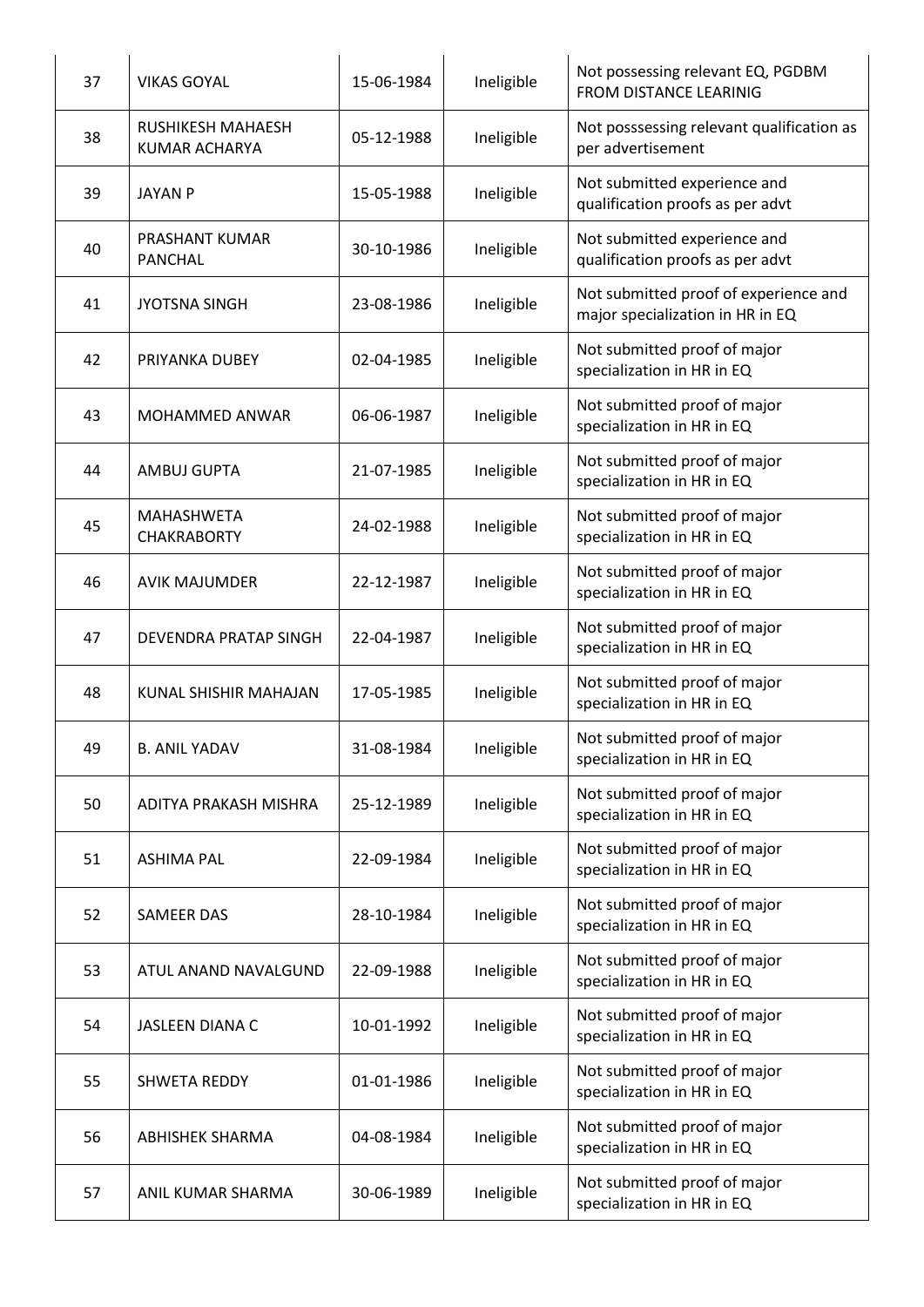| 58 | PAYAL NAGAR                            | 04-10-1989 | Ineligible | Not submitted proof of major<br>specialization in HR in EQ                                                          |
|----|----------------------------------------|------------|------------|---------------------------------------------------------------------------------------------------------------------|
| 59 | PRADEEP SINGH                          | 05-08-1988 | Ineligible | Not submitted proof of major<br>specialization in HR in EQ and complete<br>experience proofs                        |
| 60 | <b>RAVIRAJA NAIK H</b>                 | 01-06-1985 | Ineligible | Not submitted proof of major<br>specialization in HR in EQ AND<br><b>COMPLETE EXPERIENCE PROOFS</b>                 |
| 61 | PRASUN KUMAR PAL                       | 05-03-1984 | Ineligible | Not submitted proof of major<br>specialization in HR in EQ and<br>experience proof of present organization          |
| 62 | <b>DWEEPU DAVIS THATTIL</b>            | 13-08-1985 | Ineligible | Not submitted proof of major<br>specialization in HR in EQ and<br>experience proofs                                 |
| 63 | <b>ANKIT SRIVASTAVA</b>                | 01-12-1983 | Ineligible | Not submitted proof of major<br>specialization in HR in EQ and<br>experience proofs                                 |
| 64 | MITRABINDA MOHAPATRA                   | 25-03-1988 | Ineligible | Not submitted proof of major<br>specialization in HR in EQ and not<br>possessing relevant experience as per<br>advt |
| 65 | <b>SHAIK SALEEM</b>                    | 27-03-1985 | Ineligible | Not submitted proof of major<br>specialization in HR in EQ experience<br>proof of present company                   |
| 66 | POOJA KESHRI                           | 26-07-1987 | Ineligible | Not submitted proof of major<br>specialization in HR in EQ experience<br>proof of present company                   |
| 67 | SURAJ PRAKASH SAHU                     | 10-06-1985 | Ineligible | Not submitted proof of working in<br>present company and pay scale proof                                            |
| 68 | <b>UPENDRA KUMAR</b><br><b>CHOPADE</b> | 09-05-1986 | Ineligible | Not working in Govt/Private<br>organization as per advertisement                                                    |
| 69 | PRABHA JAISWAL                         | 08-07-1989 | Ineligible | Not working in Govt/Private<br>organization as per advertisement                                                    |
| 70 | <b>SUSHIL KUMAR</b>                    | 15-08-1982 | Ineligible | <b>OVER AGE</b>                                                                                                     |
| 71 | <b>DEEPTI THAKUR</b>                   | 20-05-1982 | Ineligible | <b>OVER AGE</b>                                                                                                     |
| 72 | AGNESIA SHIL WANTI BECK                | 25-05-1981 | Ineligible | <b>OVER AGE</b>                                                                                                     |
| 73 | SIDDHARTH DUBEY                        | 25-07-1984 | Ineligible | PART TIME POST GRADUATE, HENCE<br>NOT FULFILLING EQ CRITERIA                                                        |
| 74 | RAJAT SHRIVASTAVA                      | 28-02-1987 | Ineligible | POST QUALIFICATION EXPERIENCE IS<br><b>LESS THAN. 5 YEARS</b>                                                       |
| 75 | FUNGJA JAROU BRAHMA                    | 24-11-1991 | Ineligible | POST QUALIFICATION EXPERIENCE ONLY<br>1.5 YEARS                                                                     |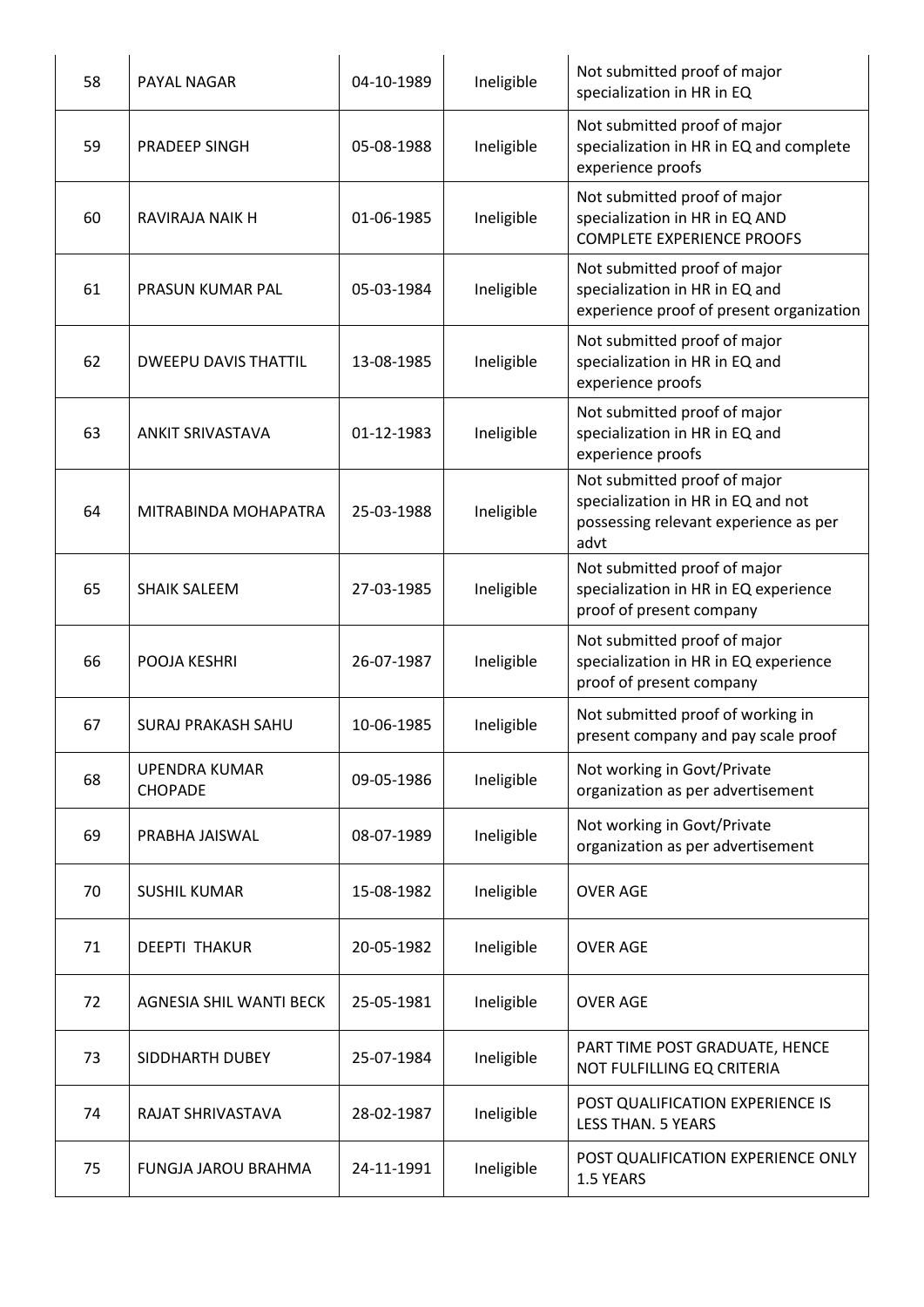| 76 | <b>PARAS CHATURVEDI</b> | 19-06-1988 | Ineligible | presently not working as on cutoff date<br>as per advt |
|----|-------------------------|------------|------------|--------------------------------------------------------|
| 77 | SHAILJA SINGH           | 25-08-1986 | Ineligible | presently not working as on cutoff date<br>as per advt |

Shortlisted candidates for the posts of Manager/HRM as per table A(I) above are directed to report for the Interview as per the details below:

| <b>Post</b>        | No. of<br>candidates | Date of Interview       | <b>Time &amp; Venue</b>                                                                                                               |
|--------------------|----------------------|-------------------------|---------------------------------------------------------------------------------------------------------------------------------------|
| <b>Manager/HRM</b> | 34                   | 23 April, 2021 (Friday) | Reporting Time: 9.00 A.M.<br><b>IRCON</b><br>INTERNATIONAL<br><b>Nenue:</b><br>LTD., C-4, District Centre, Saket,<br>New Delhi-110017 |

### **Directions for Eligible Candidates :**

**Candidature of shortlisted candidates for interview is purely provisional subject to subsequent verification of original documents and also fulfilling the eligibility conditions as advertised.**

**All provisionally eligible candidates have to bring their complete documents at the time of interview, failing which their candidature will be rejected.**

**All Provisionally Eligible candidates** as per the table A(I) above are requested to bring their following original testimonials, **along with a photocopy set**, for document verification on the day of interview as per the schedule above:

- 1. Matriculation Certificate (for age proof);
- 2. Certificate and mark sheets of professional/academic Degree as per advertisement i.e. 2 Yrs full time PG Degree/ Diploma in HR/PM/IR/PM & IR. Also, necessary documents specifying the specialization in the above said areas and equivalence or CGPA to percentage conversion documents, wherever applicable.
- 3. **Certificates in proof of experience**, as applicable, **clearly projecting the requisite experience indicating the length and nature of experience and work done, as per eligibility criteria. The experience certificate should clearly indicate the 'From' and 'To' date i.e. date of joining and date of relieving**;
- 4. Pay scale proof as applicable, as per the advertisement.
- 5. Certificate in support of claim of belonging to Schedule Caste, Schedule Tribe and Other Backward Classes, Exserviceman, if applicable;
- 6. One Photo-identity-card like Aadhar Card, Driving-license, Passport or any other valid document with you for identification;
- **7. Candidates serving in Govt/Central Govt/ State Govt. / Public Sector Undertaking/ Railways and autonomous bodies are required to produce a "No Objection Certificate" from their present employer at the time of interview. However, in the event of difficulty in getting NOC from their parent department, they may submit an undertaking at the time of interview that they will produce proper relieving order from their organization, in case selected; otherwise they will not be allowed to join. In both case, pay protection will be given.**
- 8. Latest passport sized photograph.

### **General Instructions:**

(i) The candidates are once again advised to check their eligibility thoroughly before appearing for the interview to avoid disappointment at later stage. If any discrepancies are found at any stage of the recruitment process, the candidature of the candidate will be immediately cancelled.